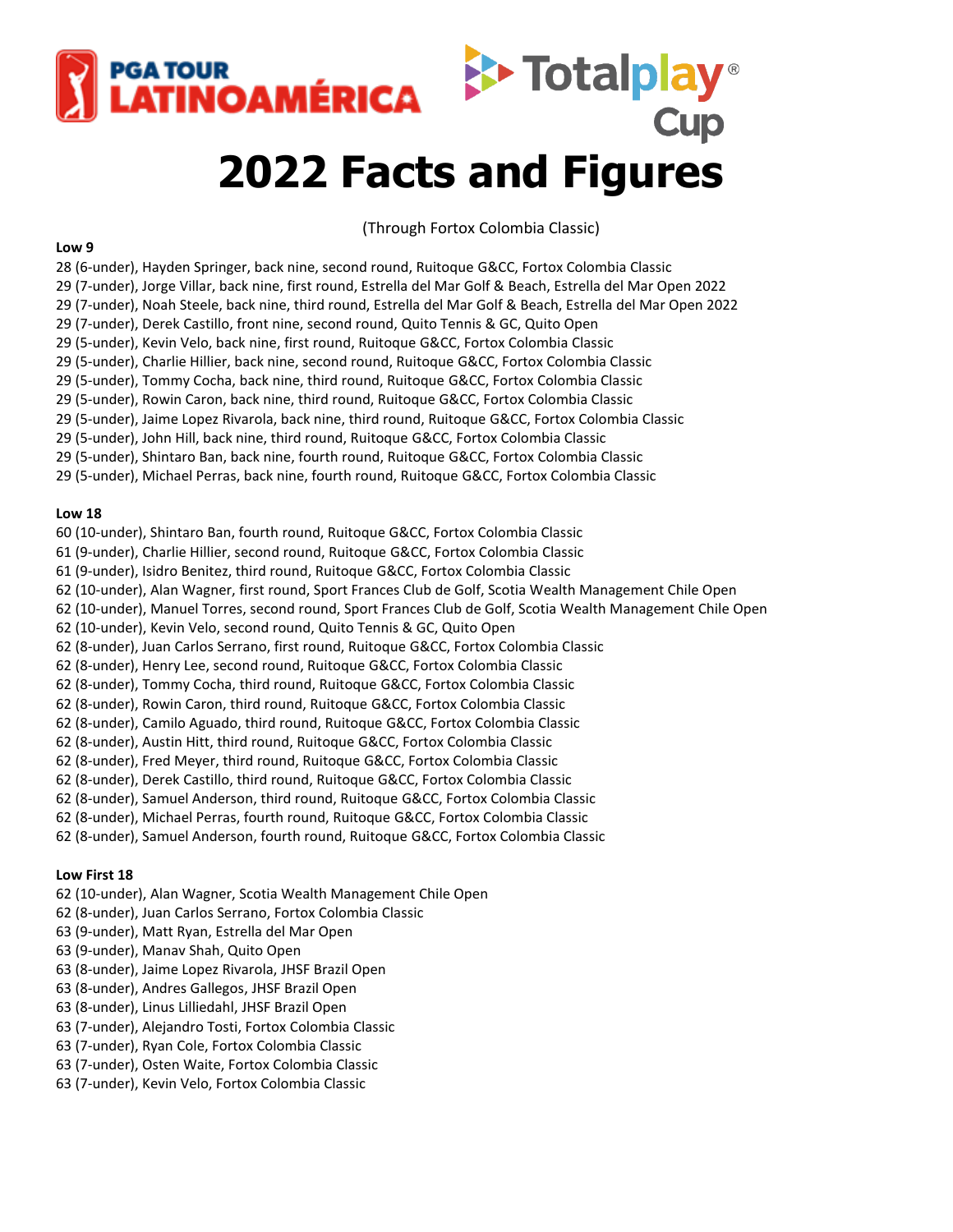

# **Low First 36**

126 (16-under), Jaime Lopez Rivarola, (63-63), JHSF Brazil Open 128 (14-under), Andres Gallegos, (63-65), JHSF Brazil Open 128 (12-under), Alejandro Tosti, (63-65), Fortox Colombia Classic 128 (12-under), Chris Crawford, (65-63), Fortox Colombia Classic 129 (11-under), Brax McCarthy, (65-64), Fortox Colombia Classic

#### **Low 36 (Any Rounds)**

124 (16-under), Samuel Anderson, (62-62), third and fourth rounds, Fortox Colombia Classic

126 (16-under), Jaime Lopez Rivarola, (63-63), first and second rounds, JHSF Brazil Open

126 (14-under), Isidro Benitez, (61-65), third and fourth rounds, Fortox Colombia Classic

126 (14-under), Charlie Hillier, (61-65), second and third rounds, Fortox Colombia Classic

126 (14-under), Tommy Cocha, (64-62), second and third rounds, Fortox Colombia Classic

126 (14-under), Austin Hitt, (64-62), second and third rounds, Fortox Colombia Classic

126 (14-under), Isidro Benitez, (65-61), second and third rounds, Fortox Colombia Classic

## **Low First 54**

193 (17-under), Alejandro Tosti, (63-65-65), Fortox Colombia Classic

193 (17-under), Rowin Caron, (65-66-62), Fortox Colombia Classic

193 (17-under), Chris Crawford, (65-63-65), Fortox Colombia Classic

193 (17-under), Tommy Cocha, (67-64-62), Fortox Colombia Classic

193 (17-under), Isidro Benitez, (67-65-61), Fortox Colombia Classic

194 (16-under), Camilo Aguado, (64-68-62), Fortox Colombia Classic

194 (16-under), Austin Hitt, (68-64-62), Fortox Colombia Classic

195 (18-under), Jaime Lopez Rivarola, (63-63-69), JHSF Brazil Open

195 (15-under), Kevin Velo, (63-67-65), Fortox Colombia Classic

195 (15-under), Hayden Springer, (68-64-63), Fortox Colombia Classic

# **Low 54 (Any Rounds)**

191 (19-under), Tommy Cocha, (64-62-65), second through fourth rounds, Fortox Colombia Classic 191 (19-under), Isidro Benitez, (65-61-65), second through fourth rounds, Fortox Colombia Classic 192 (18-under), Charlie Hillier, (61-65-66), second through fourth rounds, Fortox Colombia Classic 192 (18-under), Hayden Springer, (64-63-65), second through fourth rounds, Fortox Colombia Classic 192 (18-under), Samuel Anderson, (68-62-62), second through fourth rounds, Fortox Colombia Classic 193 (17-under), Alejandro Tosti, (63-65-65), first through third rounds, Fortox Colombia Classic 193 (17-under), Rowin Caron, (65-66-62), first through third rounds, Fortox Colombia Classic 193 (17-under), Chris Crawford, (65-63-65), first through third rounds, Fortox Colombia Classic 193 (17-under), Tommy Cocha, (67-64-62), first through third rounds, Fortox Colombia Classic 193 (17-under), Isidro Benitez, (67-65-61), first through third rounds, Fortox Colombia Classic

# **Low 72**

258 (22-under), Tommy Cocha, (67-64-62-65), Fortox Colombia Classic 258 (22-under), Isidro Benitez, (67-65-61-65), Fortox Colombia Classic 259 (21-under), Alejandro Tosti, (63-65-65-66), Fortox Colombia Classic 259 (21-under), Kevin Velo, (63-67-65-64), Fortox Colombia Classic 260 (20-under), Rowin Caron, (65-66-62-67), Fortox Colombia Classic 260 (20-under), Hayden Springer, (68-64-63-65), Fortox Colombia Classic 260 (20-under), Samuel Anderson, (68-68-62-62), Fortox Colombia Classic 261 (19-under), Camilo Aguado, (64-68-62-67), Fortox Colombia Classic 261 (19-under), Chris Crawford, (65-63-65-68), Fortox Colombia Classic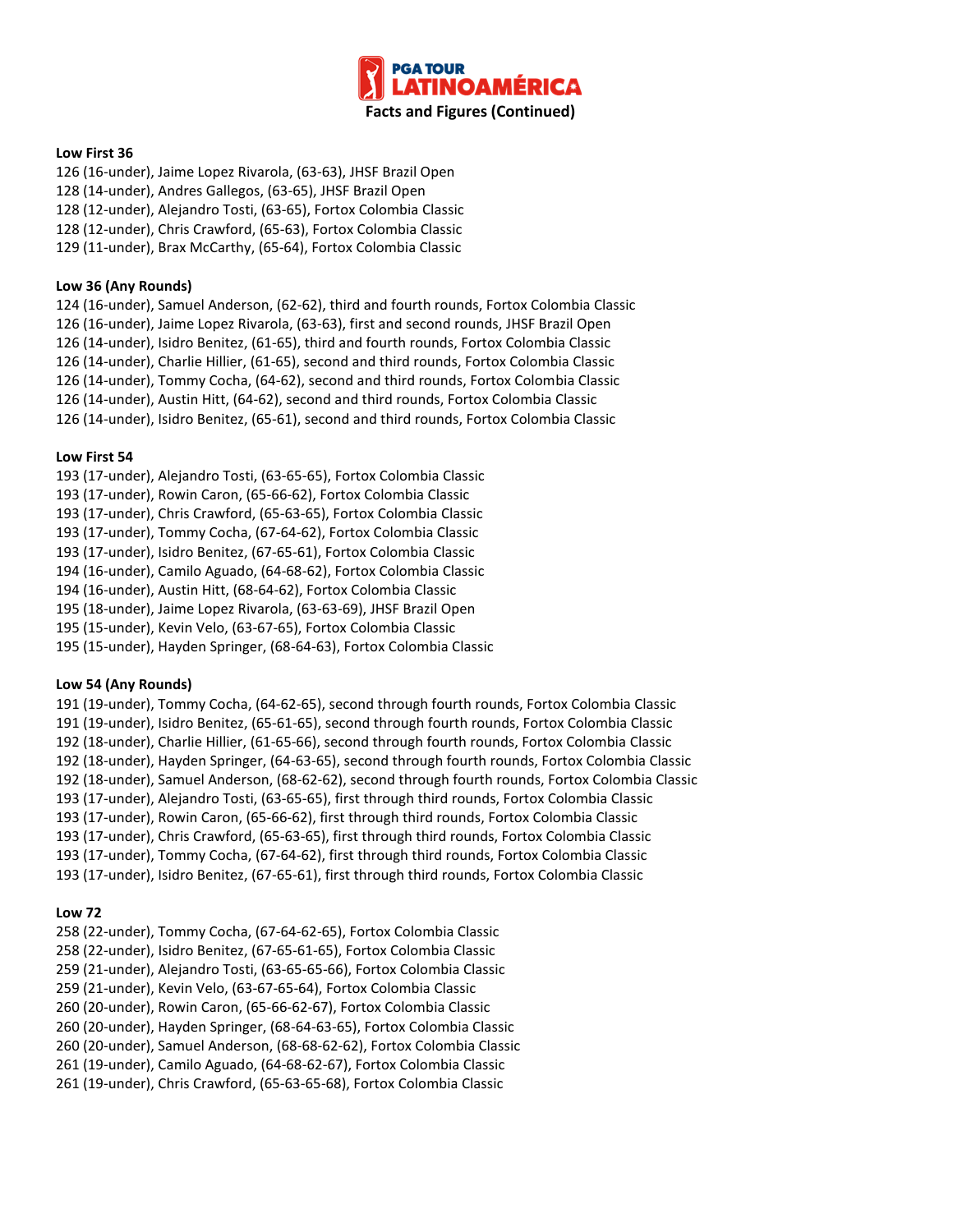

## **High 72 (Winning Score)**

277 (11-under), Jorge Fernández Valdés, (70-70-67-70), 115 VISA Argentine Open 274 (10-under), Alejandro Tosti, (71-66-68-69), 90 Abierto del Centro 273 (15-under), Alan Wagner, (62-69-71-71), Scotia Wealth Management Chile Open 272 (16-under), Cristobal Del Solar, (67-70-69-66), Volvo Golf Championship

#### **Largest Winning Margin**

8 strokes, Alejandro Tosti, 90 Abierto del Centro 6 strokes, José Toledo, Diners Club Peru Open

#### **Low Start by a Winner**

62 (10-under), Alan Wagner, Scotia Wealth Management Chile Open 63 (9-under), Matt Ryan, Estrella del Mar Open 2022 63 (9-under), Manav Shah, Quito Open 63 (8-under), Jaime Lopez Rivarola, JHSF Brazil Open

#### **High Start by a Winner**

71 (even-par), Alejandro Tosti, 90 Abierto del Centro 70 (2-under), Jorge Fernández Valdés, 115 VISA Argentine Open

#### **Low Finish by a Winner**

64 (7-under), José de Jesús Rodríguez, Jalisco Open GDL 65 (5-under), Tommy Cocha, Fortox Colombia Classic

66 (6-under), Matt Ryan, Estrella del Mar Open 2022

66 (6-under), José Toledo, Diners Club Peru Open

66 (6-under), Manav Shah, Quito Open

66 (6-under), Cristobal Del Solar, Volvo Golf Championship

#### **High Finish by a Winner**

73 (1-over), Kevin Velo, Termas de Rio Hondo Invitational

# **Largest 18-Hole Lead (no ties)**

3 strokes, Alan Wagner, Scotia Wealth Management Chile Open 2 strokes, Matt Ryan, Estrella del Mar Open 2022 2 strokes, Manav Shah, Quito Open

#### **Largest 36-Hole Lead (No Ties)**

7 strokes, Jeremy Gandon, 115 VISA Argentine Open 2 strokes, Alan Wagner, Scotia Wealth Management Chile Open 2 strokes, Nicolo Galletti, 90 Abierto del Centro 2 strokes, Jaime Lopez Rivarola, JHSF Brazil Open 2 strokes, José Toledo, Diners Club Peru Open

#### **Largest 54-Hole Lead (No Ties)**

5 strokes, Alejandro Tosti, 90 Abierto del Centro 4 strokes, Kevin Velo, Termas de Rio Hondo Invitational

**Low 36-Hole Cut** 4-under, Estrella del Mar Open 4-under, Fortox Colombia Classic

**High 36-Hole Cut** 1-over, Visa Argentine Open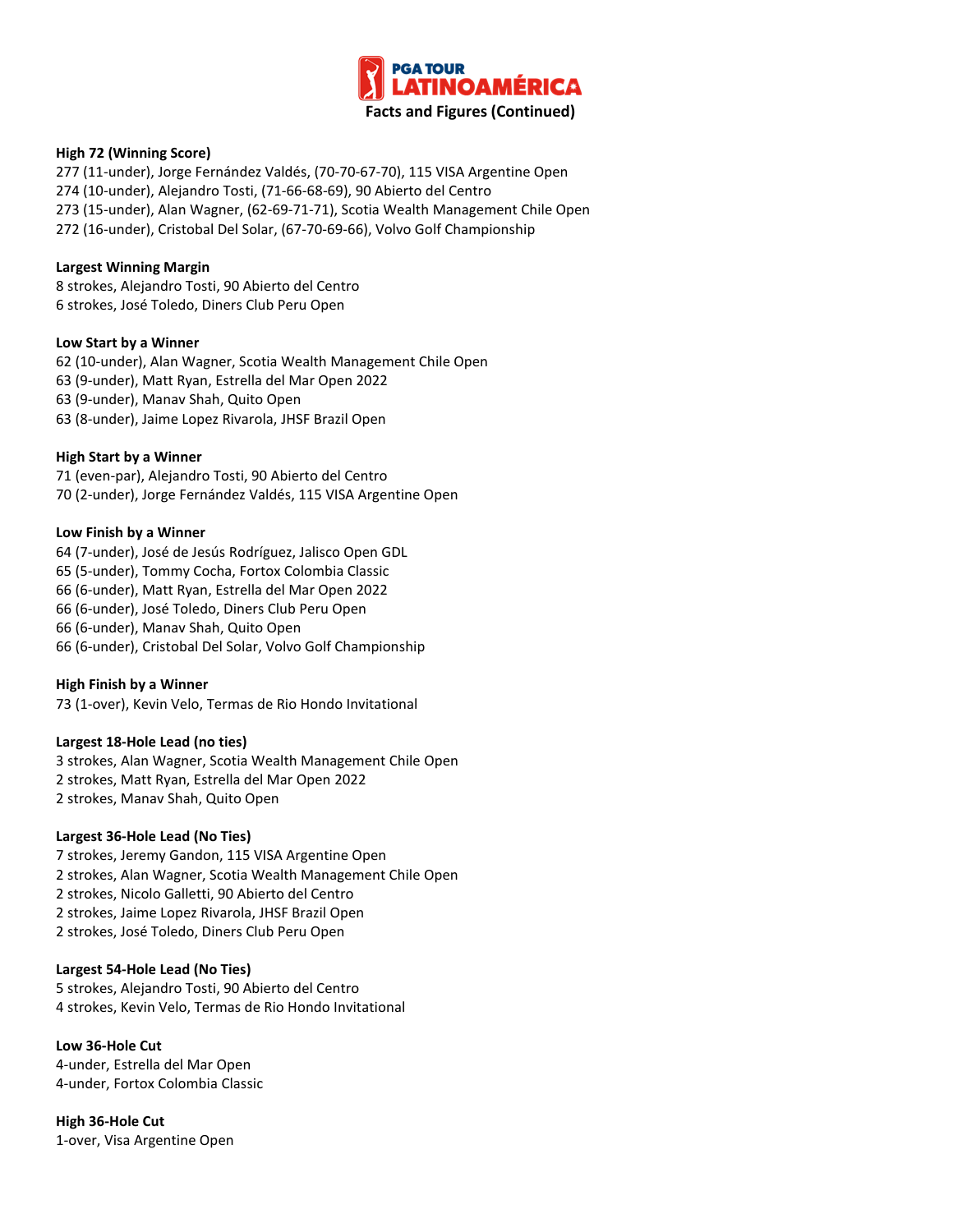

## **Fewest to Make 36-Hole Cut**

55, Termas de Rio Hondo Invitational

**Most to Make 36-Hole Cut** 66, 90 Abierto del Centro and Quito Open

## **Most Tied for Lead, 18 Holes**

3, Jamie López Rivarola, Andrés Gallegos, Linus Lilliedahl, JHSF Brazil Open 2, Kevin Velo, Tommy Cocha, Termas de Rio Hondo Invitational

## **Most Tied for Lead, 36 Holes**

2, Volvo Golf Championship 2, Fortox Colombia Classic

## **Most Tied for Lead, 54 Holes**

3, Armando Favela, Anthony Paolucci, Matt Ryan, Estrella del Mar Open 2022

## **Most Consecutive Events in the Money**

16, Mitchell Meissner

## **Holes-In-One**

Danny Ochoa (No. 5/first round/Nordelta GC), Visa Argentine Open Graysen Huff (No. 17/third round/Rio Hondo GC), Termas de Rio Hondo Invitational Dillon Board, (No. 2/first round/Fazenda Boa Vista) JHSF Brazil Open Shintaro Ban, (No. 2/first round/Fazenda Boa Vista) JHSF Brazil Open John Hill, (No. 14/second round/Atlas CC) Jalisco Open GDL Adam Navigato, (No. 8/second round/Club El Rincon de Cajica) Volvo Golf Championship Ryan Baca, (No. 16/third round/Club El Rincon de Cajica) Volvo Golf Championship

# **Double Eagles**

Jose Toledo (No. 18/third round/Rio Hondo GC), Termas de Rio Hondo Invitational Jaime Lopez Rivarola, (No. 7/fourth round/Ruitoque G&CC) Fortox Colombia Classic

# **Two Eagles in One Round**

Matt Oshrine, (No. 4, No. 8/first round/Nordelta GC) Visa Argentine Open Jeremy Gandon, (No. 10, No. 4/second round/Nordelta GC) Visa Argentine Open Andy Spencer, (No. 16, No. 5/second round/Estrella del Mar GC) Estrella del Mar Open Cole Madey, (No. 18, No. 6/first round/Rio Hondo GC) Termas de Rio Hondo Invitational Isidro Benitez, (No. 6, No. 18/second round/Rio Hondo GC) Termas de Rio Hondo Invitational Andy Spencer, (No. 5, No. 18/second round/Rio Hondo GC) Termas de Rio Hondo Invitational Kevin Velo, (No. 6, No. 18/third round/Rio Hondo GC) Termas de Rio Hondo Invitational Jaime Lopez Rivarola, (No. 3, No. 18/second round/Fazenda Boa Vista) JHSF Brazil Open Dillon Board, (No. 3, No. 8/second round/Los Inkas GC) Diners Club Peru Open Joel Thelen, (No. 3, No. 14/third round/Los Inkas GC) Diners Club Peru Open Alan Wagner, (No. 3, No. 8/fourth round/Los Inkas GC) Diners Club Peru Open José Toledo, (No. 8, No. 11/third round/Quito Tennis & GC) Quito Open José Toledo, (No. 10, No. 15/first round/Atlas CC) Jalisco Open GDL Rak Cho, (No. 13, No. 2/first round/Club El Rincon de Cajica) Volvo Golf Championship Josh Radcliff, (No. 7, No. 12/first round/Club El Rincon de Cajica) Volvo Golf Championship Adam Navigato, (No. 2, No. 8/second round/Club El Rincon de Cajica) Volvo Golf Championship Osten Waite, (No. 18, No. 7/first round/Ruitoque G&CC) Fortox Colombia Classic Mitchell Meissner, (No. 7, No. 9/first round/Ruitoque G&CC) Fortox Colombia Classic Oscar Patino, (No. 7, No. 9/second round/Ruitoque G&CC) Fortox Colombia Classic Hayden Springer, (No. 11, No. 18/second round/Ruitoque G&CC) Fortox Colombia Classic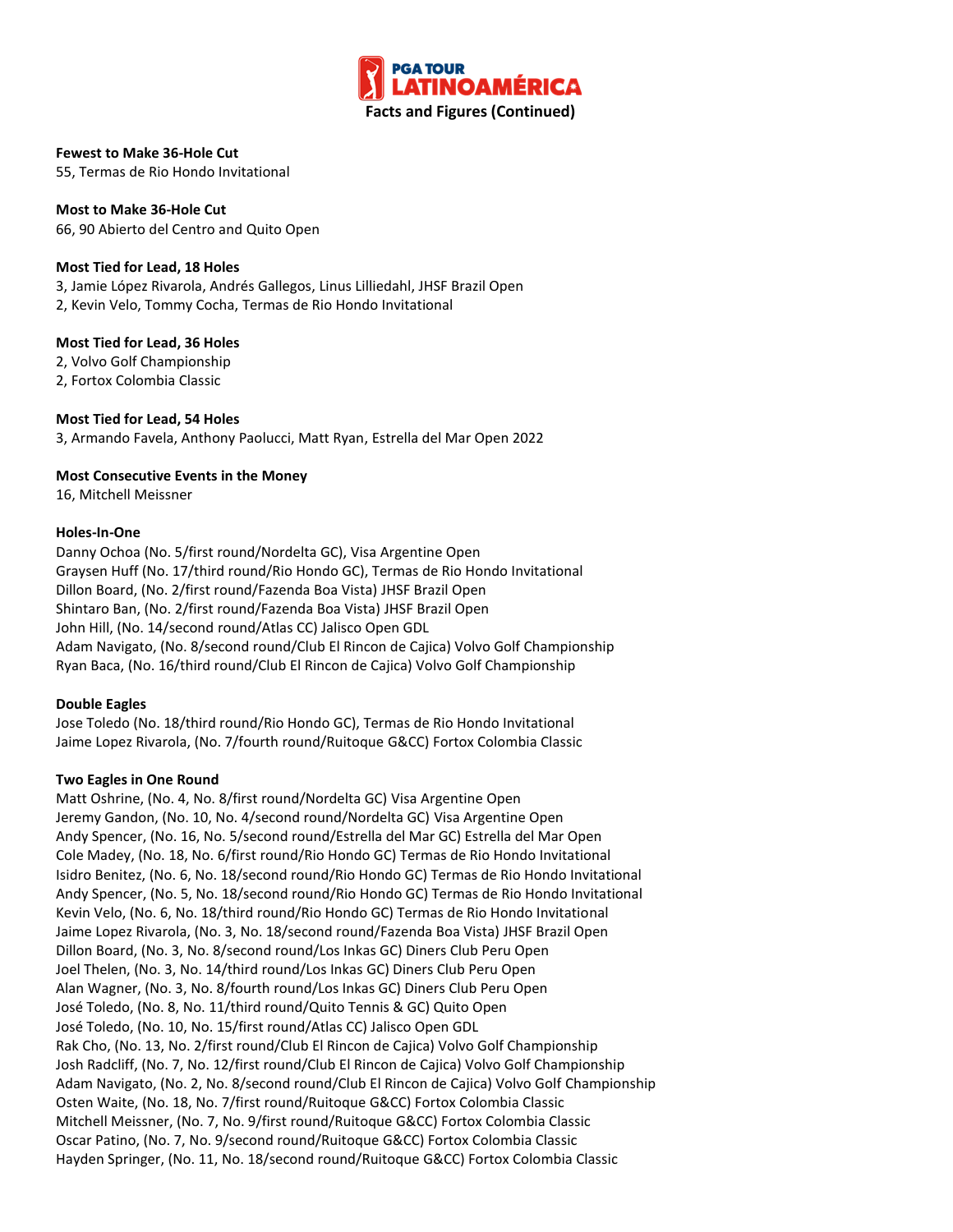

Henry Lee, (No. 7, No. 18/second round/Ruitoque G&CC) Fortox Colombia Classic Derek Castillo, (No. 7, No. 9/third round/Ruitoque G&CC) Fortox Colombia Classic Luis Gerardo Garza, (No. 7, No. 11/fourth round/Ruitoque G&CC) Fortox Colombia Classic

# **Three Eagles in One Round**

Mitchell Meissner, (No. 2, No. 3, No. 14/second round/Los Inkas GC) Diners Club Peru Open

## **Back-to-Back Eagles**

Mitchell Meissner, (No. 2, No. 3/second round/Los Inkas GC) Diners Club Peru Open

## **Three Eagles in One Tournament**

David Pastore, (No. 10 first round/No. 4 second round/No. 13 third round), Visa Argentine Open Shintaro Ban, (No. 5 first round/No. 10 third round/No. 16 fourth round), Estrella del Mar Open Mitchell Meissner, (No. 2 second round/No. 16 third round/No. 16 fourth round), Estrella del Mar Open Matt Ryan, (No. 5 first round/No. 2 second round/No. 10 fourth round), Estrella del Mar Open Andy Spencer, (No. 5, No. 16 second round/No. 18 fourth round), Estrella del Mar Open Austin HItt, (No. 9 second round/No. 9 third round/No. 6 fourth round) Termas de Rio Hondo Invitational Cole Madey, (No. 6, No. 18, first round/No. 9 third round) Termas de Rio Hondo Invitational Jamie Lopez Rivarola, (No. 18 first round/No. 3, No. 18 second round), JHSF Brazil Open Jose Toledo, (No. 8 first round/No. 3 second round/No. 7 fourth round), Diners Club Peru Open Alan Wagner, (No. 3 second round/No. 3 fourth round/No. 8 fourth round), Diners Club Peru Open Mitchell Meissner, (No. 2, No. 3, No. 14 second round/Los Inkas GC), Diners Club Peru Open Alan Wagner, (No. 10 first round/ No. 8 second round/No. 15 fourth round), Jalisco Open JDL Jorge Fernández Valdés (No. 18 first round/No. 9 second round/No. 9 third round) Fortox Colombia Classic Rak Cho (No. 18 first round/No. 7 third round/No. 7 fourth round) Fortox Colombia Classic Luis Gerardo Garza (No. 9 second round/No 7, No. 11 fourth round) Fortox Colombia Classic Isidro Benitez (No. 9 second round/ No. 7 third round/No. 7 fourth round), Fortox Colombia Classic

# **Best Birdie Streak (One Round)**

6, Alejandro Tosti, (No. 6-11/first round/Ruitoque G&CC) Fortox Colombia Classic

5, Stephen Stallings Jr., (No. 1- 5/first round/Estrella del Mar Golf & Beach) Estrella del Mar Open 2022

5, Rafael Becker, (No. 1- 5/third round/Rio Hondo GC) Termas de Rio Hondo Invitational

5, Cristobal Del Solar, (No. 2- 6/first round/Fazenda Boa Vista) JHSF Brazil Open

5, Andrew Alligood, (No. 6-10/fourth round/Atlas CC) Jalisco Open GDL

5, Kevin Velo, (No. 4- 8/fourth round/Club El Rincon de Cajica) Volvo Golf Championship

5, Ryan Cole, (No. 6-10/first round/Ruitoque G&CC) Fortox Colombia Classic

5, Alan Wagner, (No. 3- 7/first round/Ruitoque G&CC) Fortox Colombia Classic

5, Hayden Springer, (No. 6-10/third round/Ruitoque G&CC) Fortox Colombia Classic

5, Alejandro Tosti, (No. 7-11/third round/Ruitoque G&CC) Fortox Colombia Classic

# **Best Birdie-Eagle Streak (One Round)**

6-under, Jorge Fernández Valdés, (B-B-E-B-B/No. 16/first round/Ruitoque G&CC) Fortox Colombia Classic

5-under, Jorge Fernández Valdés, (B-E-B-B/No. 16/second round/Sport Frances Club de Golf) Scotia Wealth Management Chile Open

5-under, Mitchell Meissner, (E-B-B-B/No. 2/second round/Estrella del Mar Golf & Beach) Estrella del Mar Open

5-under, Andres Romero, (B-B-E-B/No. 14/fourth round/Estrella del Mar Golf & Beach) Estrella del Mar Open 2022

5-under, Andres Gallegos, (E-B-B-B/No. 18/second round/Fazenda Boa Vista) JHSF Brazil Open

5-under, José Toledo, (E-B-B-B/No. 7/fourth round/Los Inkas GC) Diners Club Peru Open

5-under, Matt Ryan, (B-E-B-B/No. 7/fourth round/Atlas CC) Jalisco Open GDL

5-under, Mitchell Meissner, (E-B-E/No. 7/first round/Ruitoque G&CC) Fortox Colombia Classic

5-under, Josh Radcliff, (B-B-B-E/No. 6/second round/Ruitoque G&CC) Fortox Colombia Classic

5-under, Isidro Benitez, (B-E-B-B/No. 6/third round/Ruitoque G&CC) Fortox Colombia Classic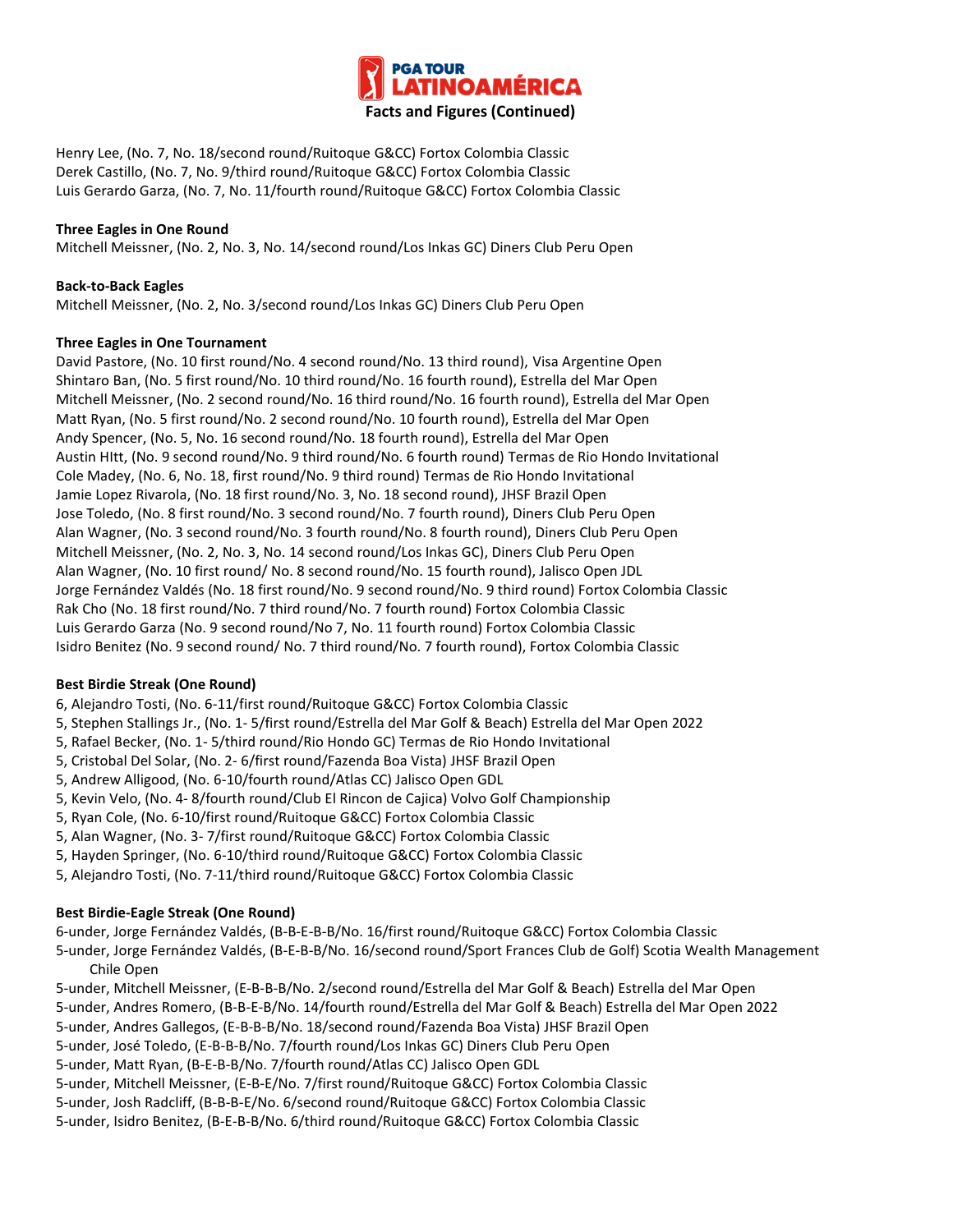

## **Most Consecutive Under-Par Rounds (Season)**

12, Mitchell Meissner, first round Diners Club Peru Open to final round, Jalisco Open GDL

- 11, Alan Wagner, second round, Visa Argentine Open to final round, Estrella del Mar Open
- 10, Jorge Fernández Valdés, first round, Visa Argentine Open to second round, Estrella del Mar Open
- 10, Cristobal del Solar, second round, Chile Open to first round, 90 Abierto del Centro
- 10, Hayden Springer, first round JHSF Brazil Open to second round, Quito Open

## **Biggest Stroke Differential One Round to the Next (Better)**

15 strokes, Rafael Becker, first round, second round, 82-67, Estrella del Mar Open 14 strokes, Michael Feuerstein, first round, second round, 79-65, JHSF Brazil Open 14 strokes, Danny Ochoa, third round, fourth round, 80-66, JHSF Brazil Open

## **Biggest Stroke Differential One Round to the Next (Worse)**

17 strokes, Shintaro Ban, first round, second round, 66-83, JHSF Brazil Open

15 strokes, Andres Romero, third round, fourth round, 65-80, Visa Argentine Open

13 strokes, Garrett May, first round, second round, 67-80, Visa Argentine Open

12 strokes, Henry Lee, second round, third round, 66-78, Estrella del Mar Open

12 strokes, Evan Katz, second round, third round, 70-82, Diners Club Peru Open

## **Course Records (no ties)**

65 (7-under), Jeremy Gandon, second round, Nordelta GC, 115 Visa Argentine Open 62 (10-under), Alan Wagner, first round, Sport Frances Club de Golf, Scotia Wealth Management Chile Open 62 (10-under), Kevin Velo, second round, Quito Tennis & GC, Quito Open 64 (7-under), Kevin Velo, second round, Atlas CC, Jalisco Open GDL 63 (9-under), Manuel Torres, fourth round, Club El Rincon de Cajica, Volvo Golf Championship

#### **Tournament Records (no ties)**

258 (22-under), Tommy Cocha, Fortox Colombia Classic

266 (22-under), José Toledo, Diners Club Peru Open

269 (15-under), José de Jesús Rodríguez, Jalisco Open GDL

272 (16-under), Cristobal Del Solar, Volvo Golf Championship

#### **Most Eagles (Season)**

- 11, Jose Toledo
- 11, Mitchell Meissner
- 10, Alan Wagner
- 10, Cole Madey
- 10, Jeremy Gandon
- 10, Jorge Fernández Valdés

#### **Most Eagles (Tournament)**

- 4, Adam Navigato, (Volvo Golf Championship)
- 3, Jose Toledo, (Diners Club Peru Open & Jalisco Open GDL)
- 3, Alan Wagner, (Diners Club Peru Open & Jalisco Open GDL)
- 3, Mitchell Meissner, (Diners Club Peru Open & Estrella del Mar Open)
- 3, Jaime Lopez Rivarola (JHSF Brazil Open)
- 3, Cole Madey (Termas de Rio Hondo Invitational)
- 3, Austin Hitt (Termas de Rio Hondo Invitational)
- 3, Matt Ryan (Estrella del Mar Open)
- 3, Shintaro Ban (Estrella del Mar Open)
- 3, Andy Spencer, (Estrella del Mar Open)
- 3, David Pastore (115 Visa Argentine Open)
- 3, Christopher Crawford (Quito Open)
- 3, Jorge Fernández Valdés (Fortox Colombia Classic)